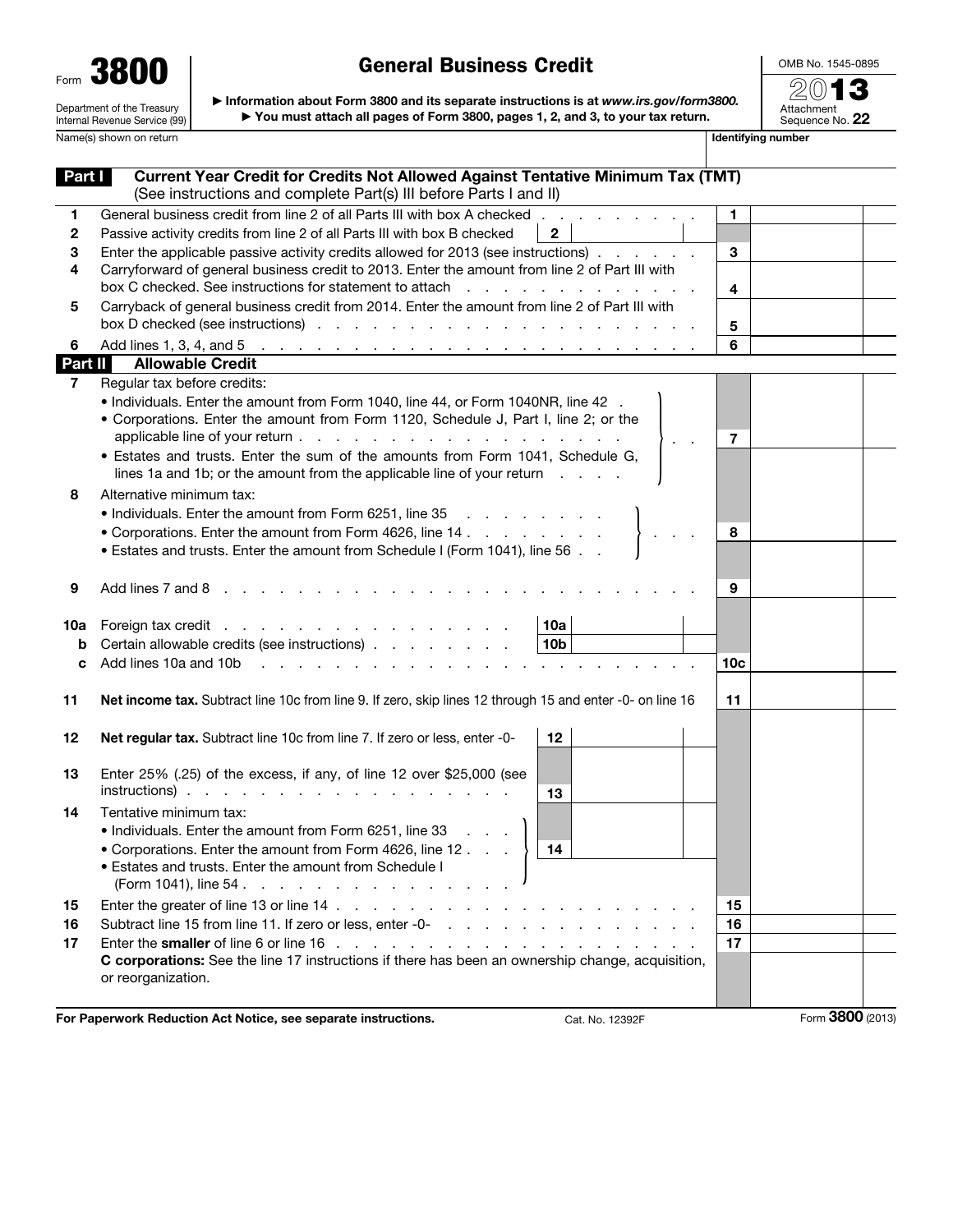| Part II | <b>Allowable Credit (Continued)</b>                                                                                                                                                                                                                     |    |  |
|---------|---------------------------------------------------------------------------------------------------------------------------------------------------------------------------------------------------------------------------------------------------------|----|--|
|         | Note. If you are not required to report any amounts on lines 22 or 24 below, skip lines 18 through 25 and enter -0- on line 26.                                                                                                                         |    |  |
| 18      |                                                                                                                                                                                                                                                         | 18 |  |
| 19      |                                                                                                                                                                                                                                                         | 19 |  |
| 20      |                                                                                                                                                                                                                                                         | 20 |  |
| 21      |                                                                                                                                                                                                                                                         | 21 |  |
| 22      | Combine the amounts from line 3 of all Parts III with box A, C, or D checked                                                                                                                                                                            | 22 |  |
| 23      | 23<br>Passive activity credit from line 3 of all Parts III with box B checked                                                                                                                                                                           |    |  |
| 24      | Enter the applicable passive activity credit allowed for 2013 (see instructions)                                                                                                                                                                        | 24 |  |
| 25      |                                                                                                                                                                                                                                                         | 25 |  |
| 26      | Empowerment zone and renewal community employment credit allowed. Enter the smaller of<br>line 21 or line 25<br>the contract of the contract of the contract of the contract of                                                                         | 26 |  |
| 27      |                                                                                                                                                                                                                                                         | 27 |  |
| 28      | والمتعاون والمتعاون والمتعاون والمتعاون والمتعاون والمتعاون والمتعاون والمتعاون والمتعاون<br>Add lines 17 and 26                                                                                                                                        | 28 |  |
| 29      |                                                                                                                                                                                                                                                         | 29 |  |
| 30      | Enter the general business credit from line 5 of all Parts III with box A checked                                                                                                                                                                       | 30 |  |
| 31      | Reserved<br>the contract of the contract of the contract of the contract of the contract of the contract of the contract of                                                                                                                             | 31 |  |
| 32      | Passive activity credits from line 5 of all Parts III with box B checked $\parallel$ 32                                                                                                                                                                 |    |  |
| 33      | Enter the applicable passive activity credits allowed for 2013 (see instructions)                                                                                                                                                                       | 33 |  |
| 34      | Carryforward of business credit to 2013. Enter the amount from line 5 of Part III with box C<br>checked and line 6 of Part III with box G checked. See instructions for statement to attach                                                             | 34 |  |
| 35      | Carryback of business credit from 2014. Enter the amount from line 5 of Part III with box D<br>checked (see instructions).<br>the contract of the contract of the contract of the contract of the contract of the contract of the contract of           | 35 |  |
| 36      |                                                                                                                                                                                                                                                         | 36 |  |
| 37      | Enter the smaller of line 29 or line 36                                                                                                                                                                                                                 | 37 |  |
| 38      | Credit allowed for the current year. Add lines 28 and 37.<br>Report the amount from line 38 (if smaller than the sum of Part I, line 6, and Part II, lines 25 and<br>36, see instructions) as indicated below or on the applicable line of your return: |    |  |
|         | • Individuals. Form 1040, line 53, or Form 1040NR, line 50<br>• Corporations. Form 1120, Schedule J, Part I, line 5c $\ldots$ $\ldots$ $\ldots$ $\ldots$ $\}$ $\ldots$ .<br>• Estates and trusts. Form 1041, Schedule G, line 2b                        | 38 |  |

Form 3800 (2013)